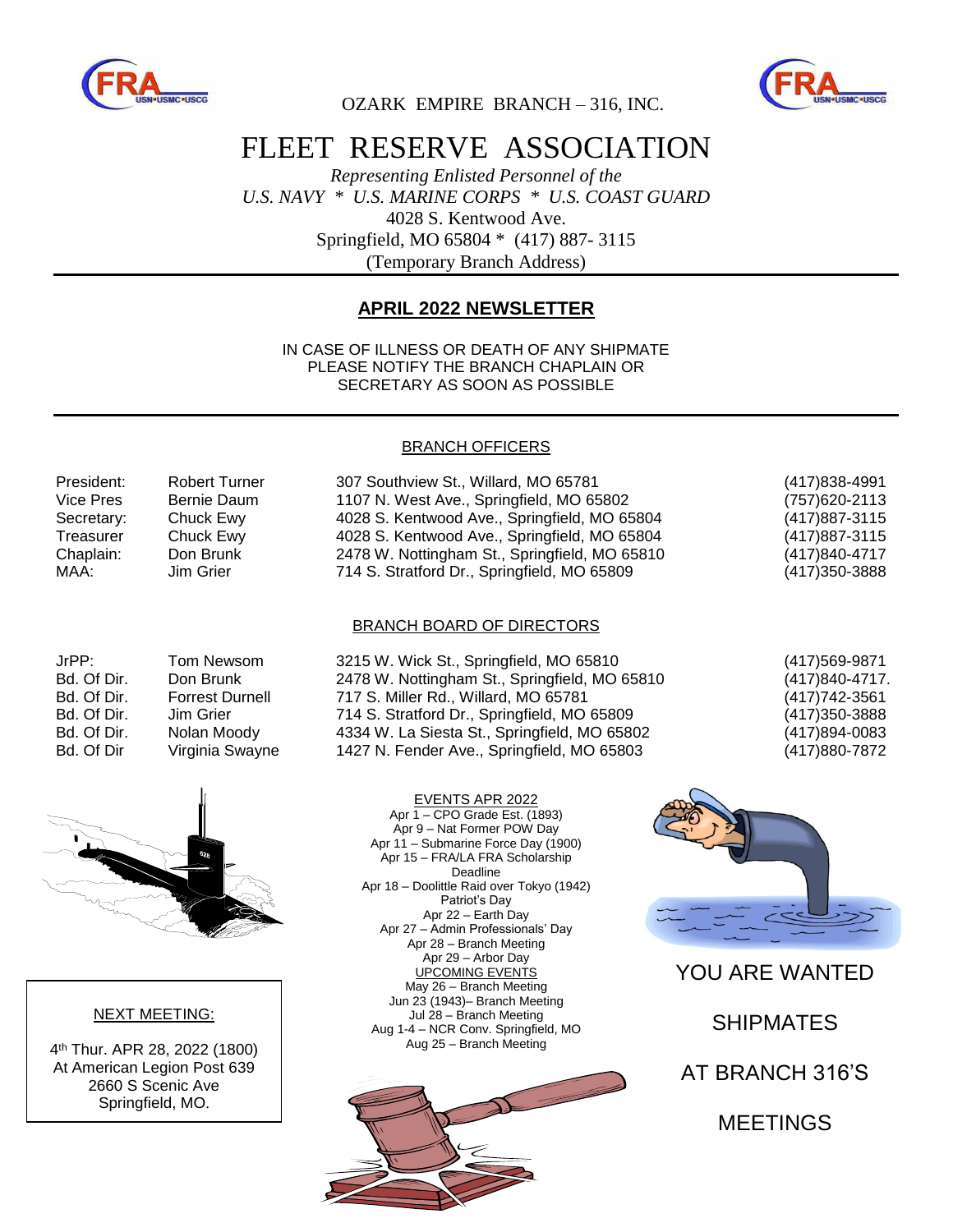## **BRANCH 316'S WEB PAGE (frabr316.org)**

NEXT MEETING: Our next meeting will be Thursday, APRIL 28, 2022, and will commence at 1800. We will meet at the American Legion Post 639, 2660 S Scenic. S/M Chuck Ewy will bring the meal, which will commence at 1700 (5:00 O'clock P.M).

LAST MEETING: S/M President Robert Turner called Branch 316's meeting to order at 1800 with 11 members in attendance as per the list of signatures attached to the minutes: Charles Ewy, Rob Turner, Don Brunk, Bernie Daum, Joe Hopkins, George Reeve, Virginia Swayne, Belinda Brown, Richard Feyerabend, Jim Grier, and Nolan Moody. All Shipmates repeated the "Pledge of Allegiance" to the flag and the "Preamble to the Constitution of the FRA". A motion was made by S/M Don Brunk to dispense with reading the minutes of last meeting, March 3, 2022 and approve as published in the MARCH 2022 Newsletter. Motion seconded by S/M George Reeve and passed.

#### STANDING COMMITTEE REPORTS:

AMERICANISM/PATRIOTISM – S/M Chuck Ewy reported:

- Our trip to St Agnes Catholic School in Bloomsdale, MO to present five essay awards went very well. It was a long trip that started at 0730 and ended approximately 12 hours later in Springfield. We awarded third place Certificates and Plaques in Grades 7 and 8, second place Certificates and Plaques in Grade 7 and 8, and first place Certificate, Plaque, and \$100.00 Check in Grade 8.
- HOSPITAL S/M Don Brunk reported:

We had one members report to the Supreme Commander; S/M Edward J. Teeple.

- LEGISLATIVE S/M Robert Turner reported:
	- No Report

MEMBERSHIP – S/M Chuck Ewy reported:

 1 New members, 0 Transfer-Out, 0 Transfer-In, 0 Reinstated, 0 Deletions, 0 Suspension, 1 Members past due, 108 Total active members, 1 Members Past due, 107 Members in good standing.

PUBLIC RELATIONS – S/M Nolan Moody reported:

- VFW 3404 has a Vets Connection Breakfast Saturday mornings 6:30 to 10:00 with speaker.
- American Legion Post 639 will have a Vietnam Veterans Day Lunch March 29, 2022.
- National Cemetery will have a Memorial Day celebration on May 30, 2022
- April 11, 2022 Joint Community Forces will have a meeting from 10 am to 11:30 am at Library Station, 2535 N Kansas Expressway. in the Santa Fe Community Room.
- April 26 is the anniversary of Ozark Empire Branch 316+ signing of our Charter
- VETERANS SERVICE S/M Robert Turner reported:

No Report

YOUTH – S/M Joe Hopkins reported:

 On the activities of the Sea Cadets. Due to COVID, most SC Divisions are down in membership. With the donation from Branch 316 the Greater Ozarks Division will be able to subsidize membership by decreasing from \$250.00 membership fee to \$200.00. He also passed out flyers.

COMMUNICATIONS - S/M Secretary Chuck Ewy made available to all hands:

- The 2022 Newsletter #1 for the 94<sup>th</sup> National Convention.
- National President's Serial Letter 2-22 (Convening of the NBODs' Midyear Meeting).
- NED Memo 3-22 (Changes to FRA C&BL and SR 14<sup>th</sup> edition).
- Nat Presidents Letter (Financial Report of the 93rd Nat Conv.
- NED Memo 4-22 (Annual Report of Branch Officers)
- NED Memo 5-22 (Branch Nominating Resolution James E. "Robbie" Robbins, Jr for Nat President 2022-2023.
- NED Memo 8-22 (Branch Nominating Resolution PRPEC Donald A. Hoover for NVP 2022-2023

TREASURERS REPORT

- S/M Chuck Ewy read the Treasurer Report. All bills paid.
- We received \$53.00 in meal donations. Reimbursed S/M Don Brunk \$29.00 for Hot Dogs, Cheese, Buns, and Chips. Deposited the remainder of \$24.00 in Ozark Empire Branch Account.

UNFINISHED AND DEFERRED:

- S/M Secretary brought up the proposed changes to OE Branch 316's C&BL's and SR. S/M George Reeve made a motion to accept the changes. Motion was seconded by S/M Joe Hopkins and passed.
- S/M President brought up the April and the September Downtown Branson Craft Fairs. It was decided that there was not enough time to prepare for the April one but we will do the September one. S/M Don Brunk will organize. NEW BUSINESS:
	- S/M President assigned the following S/M's to the Nominating: Don Brunk, Jim Grier, and Nolan Moody. They will present a slate of officers at our April Meeting.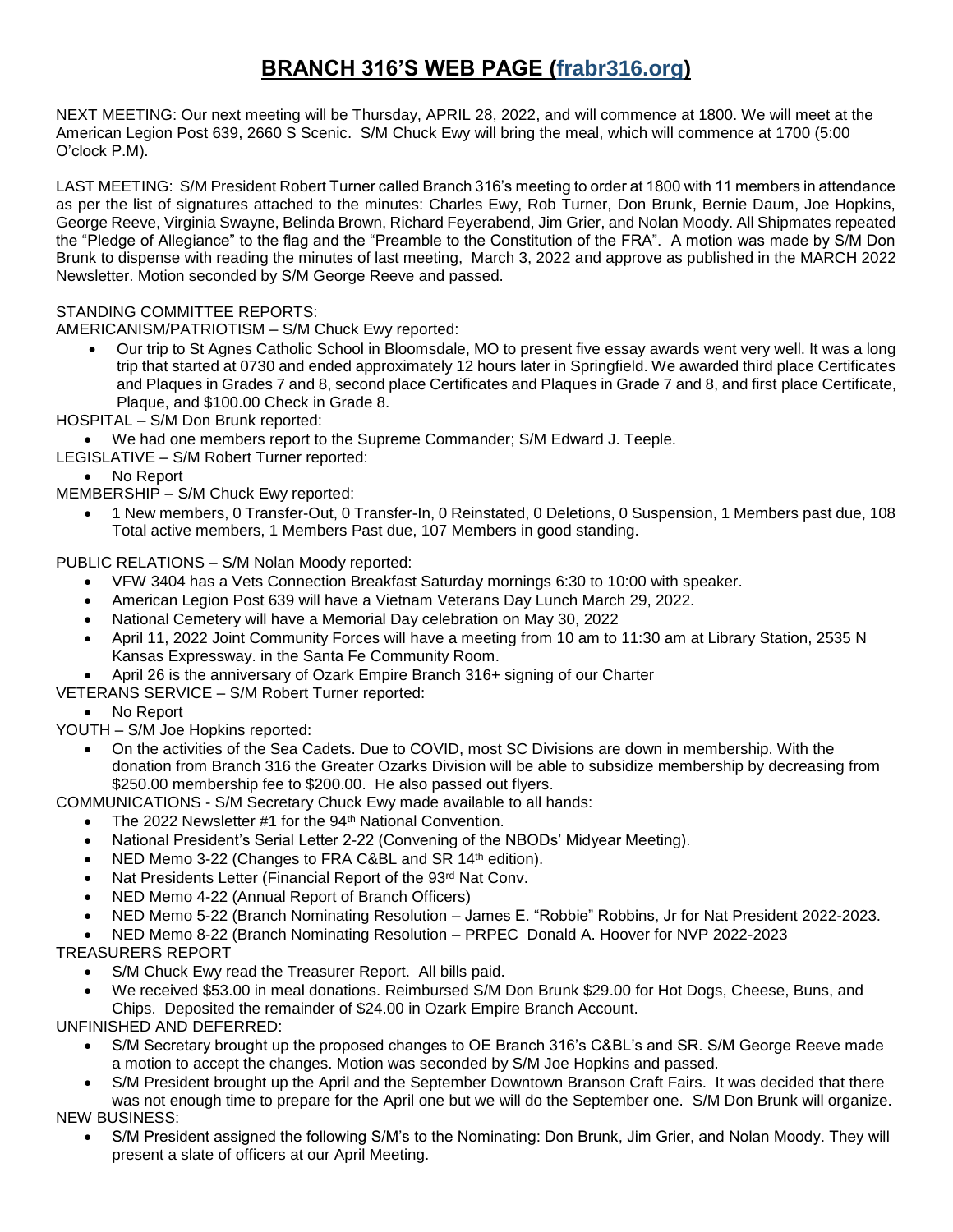#### GOOD OF THE ORDER:

- S/M President presented a FRA Membership Pin to S/M Belinda Brown.
- S/M President passed out Branch 316 hats to all members in attendance.

Next meeting will be April 28, 2022 at 1800 (6 P.M.), Meal at 1700 (5 P.M.) Motion by S/M George Reeve to adjourn the meeting, seconded by S/M Nolan Moody and passed. Meeting Adjourned 1930

#### NEW MEMBERS:

MEMBERS WHO ARE PAST DUE:

MEMBERS WHO ARE READY TO RENEW THEIR MEMBERSHIP AS OF FEBRUARY 28, 2022: Darin Hargis. MEMBERS WHO ARE READY TO RENEW THEIR MEMBERSHIP AS OF MARCH 31, 2022: Jeffery Morrison MEMBERSHIPS THAT WILL BECOME DUE AS OF APRIL 30, 2022: Thomas Newsom, Greg Shilts, and James Zahm. Shipmates we need you to renew your membership. If you need any assistance, please notify Secretary Ewy at 417-887- 3115 – HM, 417-861-9926 - Cell (If no answer please leave a message) or e-mail me at cmewy@sbcglobal.net. Please contact me to get it corrected if you have sent in your dues and are still in arrears.

THE FOLLOWING MEMBERS HAVE BEEN TERMINATED FOR NON-PAYMENT OF DUES:

THE FOLLOWING MEMBER HAS REPORTED TO THE STAFF OF THE SURPREME COMMANDER: Joseph S Ford and Edward J. Teeple.

THE FOLLOWING SHIPMATE HAS QUALIFIED UNDER C&BL SEC 401 (m), 85 YEARS OF AGE AND AT LEAST 40 YEARS OF CONTINUOUS MEMBERSHIP WILL NOT HAVE TO PAY DUES ANYMORE: Dale Fanning and Henry Malachowski.

SHIPMATES IN GOOD STANDING THAT HAVE ATTAINED 50 YEARS OF CONTINUOUS MEMBERSHIP SHALL NOT BE REQUIRED TO PAY DUES: None

VISITATION: Shipmates, if you are sick or confined to bed please let us know so one of the following Shipmates can come and visit you. Contact: S/M Chaplain – Don Brunk (417-840-4717), S/M Secretary – Chuck Ewy (417-887-3115) or S/M President – Robert Turner (41749 -838-4991).

APRIL 2022 CONTINUOUS MEMBERS: We want to congratulate the following members of Branch 316 for their continuous membership in the FRA.

| CONTROLOGISTICITIOUS IN THE RIC TINATE |         |                   |           |                    |         |
|----------------------------------------|---------|-------------------|-----------|--------------------|---------|
| James Burger                           | 29 Yrs. | Stephen Hagenhoff | $03$ Yrs. | Arnold Moldenhauer | 37 Yrs. |
| Thomas Newsom                          | 07 Yrs. | Gary O'Dell       | 25 Yrs.   | Russell Reagin     | 31 Yrs. |
| Jimmie Shehi                           | 49 Yrs. | Greg Shilts       | 15 Yrs.   | Terrell Staple     | 43 Yrs. |
| Julia Vetter                           | 03 Yrs. | James Zahm        | 36 Yrs.   |                    |         |

WE WISH EACH SHIPMATE WHOSE BIRTHDAY FALLS IN APRIL 2022 A HAPPY BIRTHDAY:

| Don Brunk   | 76 Yrs. | Susan Crosby | 73 Yrs. | Dale Fanning   | 86 Yrs. |
|-------------|---------|--------------|---------|----------------|---------|
| Carl Jansen | 78 Yrs. | Robert Lea   | 93 Yrs. | Russell Reagin | 80 Yrs. |
| Al Wagner   | 81 Yrs. | Norma Wright | 84 Yrs. |                |         |
|             |         |              |         |                |         |

If any of these are incorrect, please notify Branch Secretary.

Chuck Ewy, Secretary/Treasurer, Branch 316